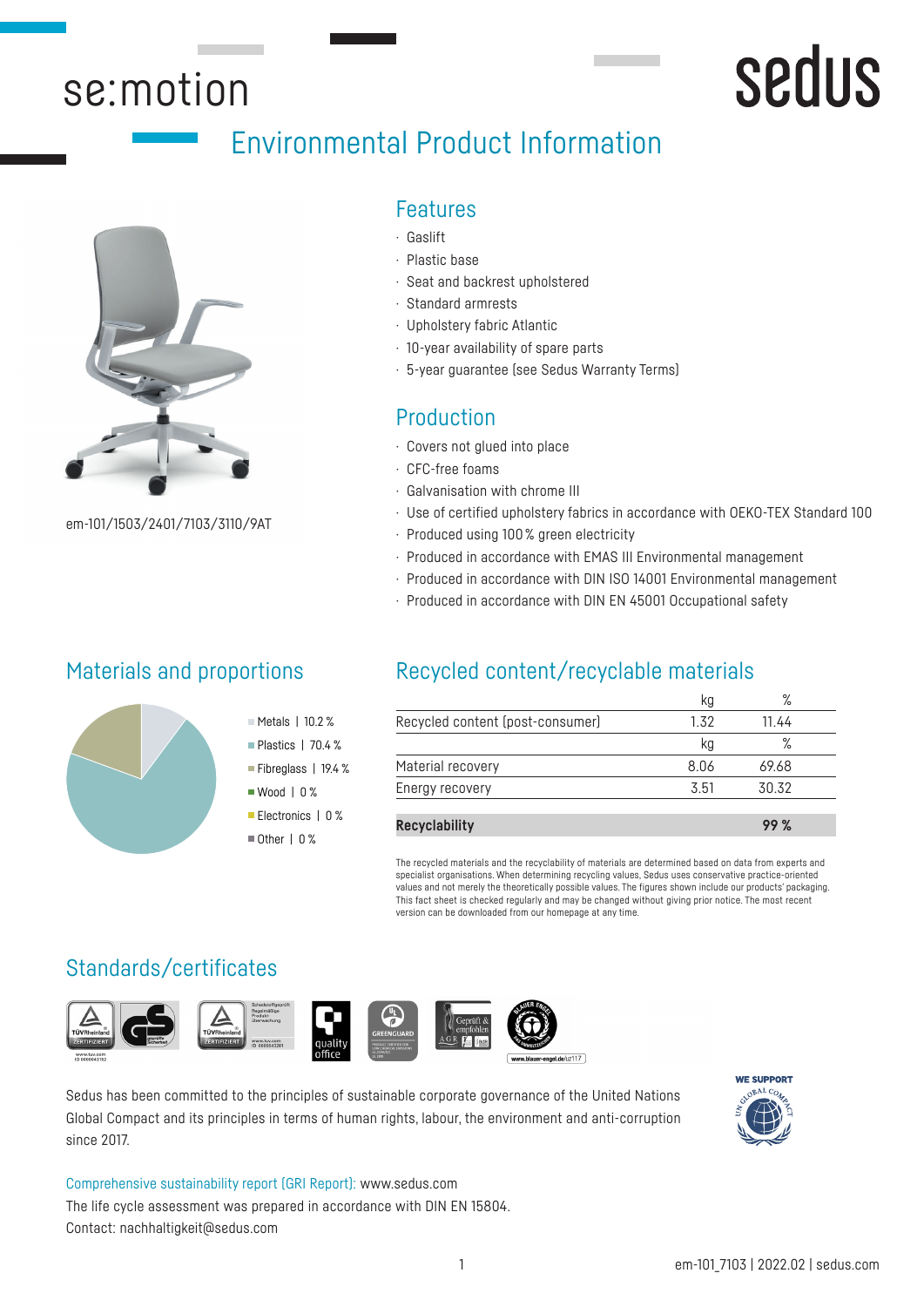## se:motion Environmental Product Information

## sedus



## Statement

We develop products which bring together first-class quality, design, ergonomics, durability as well as ecological and economic standards in a balanced and unmistakable way – perfectly in line with our customers' needs. To this end, we set high standards for each life phase of the product.

We purchase around two thirds of the steel. aluminium and wood which we require to produce our products in Germany and almost all the rest from Europe, this helps us to avoid long delivery routes whilst, at the same time, boosting the local economy. We use materials which have been tested and assessed with respect to potentially adverse effects on human health and the environment.

## REACH Regulation

This product contains no substances as per the candidate list of the REACH Regulation, Annex XIV, above the limit value of 0.1 % mass percent.

## Electrical appliance law

WEEE Reg No. DE 15163456 Electrical components were registered by Sedus or our suppliers as per the Electrical appliance law.

## **Materials**

Composition of the materials used for the model: em-101/1503/2401/7103/3110/9AT Reference quantity: 1 unit

### Metals

|       | o.<br>70 |
|-------|----------|
| Steel | <br>17   |
|       |          |

10.2 %

### Plastics

|        | ℅     |
|--------|-------|
| 5.43   | 47.41 |
| 1.29   | 11.22 |
| 0.78   | 6.79  |
| 0.54   | 4.74  |
| < 0.10 | 0.24  |
|        |       |

70.4 %

## Other materials

|                   | kg   | $\circ$<br>/о |  |
|-------------------|------|---------------|--|
| Fibreglass        | 2.22 | 19.42         |  |
| Wood              | 0.00 | 0.00          |  |
| Electronics       | 0.00 | 0.00          |  |
| Various materials | 0.00 | 0.00          |  |
|                   |      |               |  |

19.4 %

**Total weight (without packaging) 11.45 kg**

Disclaimer: The material list given may not include all the materials used in this product (e.g. adhesives, coatings, residues etc.).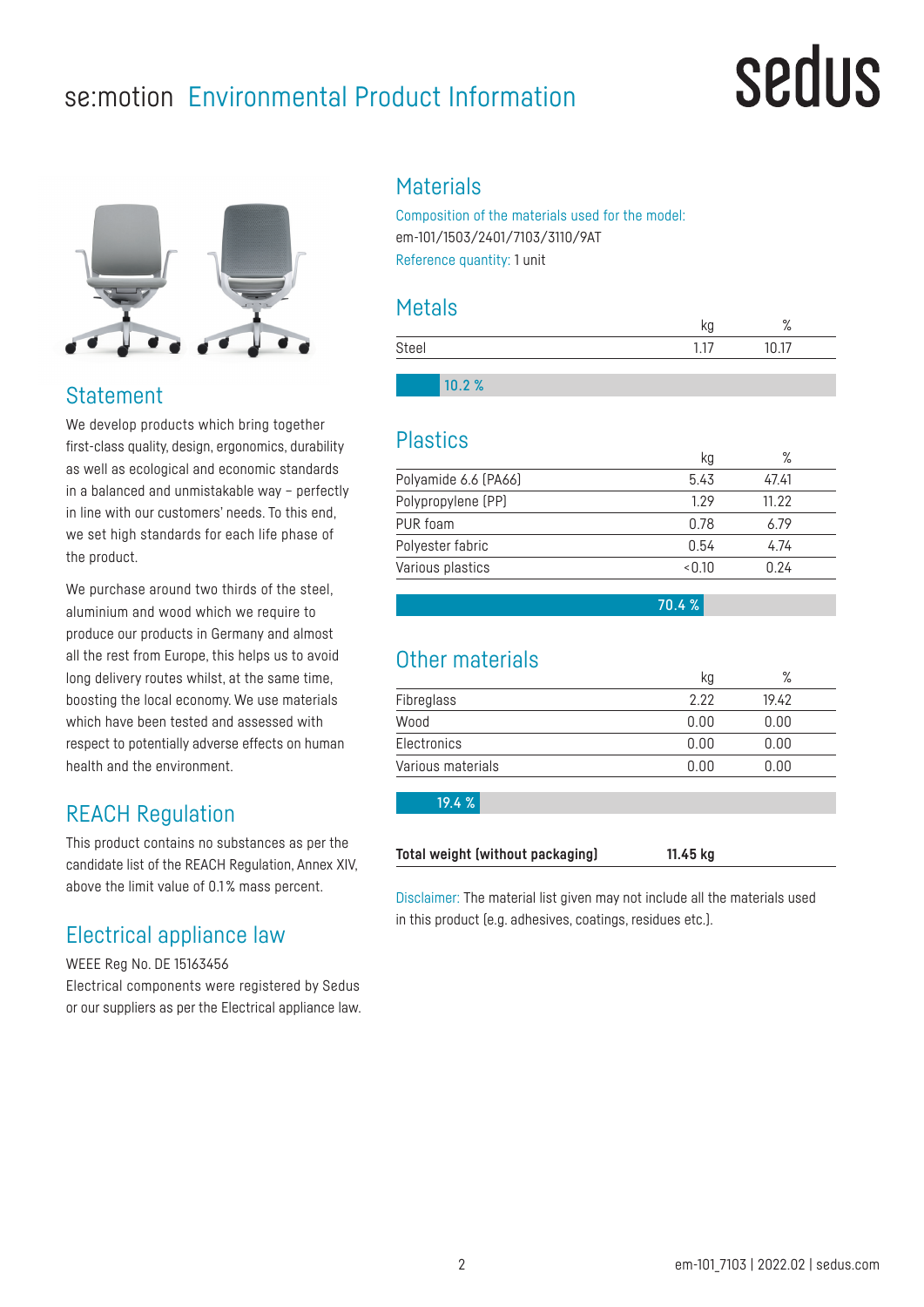## se:motion Environmental Product Information

# sedus

## Material cycle



## Global warming potential within the product life cycle



### Procurement and transport

It is always in Sedus' interest to purchase resources and production means from nearby partners whenever this is economically viable. Communication is easier, there are no customs duties or currency risks and shorter shipping routes are less harmful for the environment. That's why, our most important supplier country is Germany followed by other European states. The percentage of deliveries from non-European countries is less than 3 %. The proximity of the suppliers results in short shipping routes.

## Production

Sedus is characterised by its impressive vertical range of manufacture. Key, environmentally relevant processes thus take place in our production facilities which are subject to regular certification.

## Waste management and recycling

Sedus works exclusively with certified specialist disposal firms which it audits at regular intervals. It has worked closely with a complete disposer since 2013. We recycle paper, cardboard, plastic, glass, wood and metal at all sites. To avoid waste, the rejection rate during the production process is monitored and continually improved.

## Creator of the life cycle assessment

Sphera Solutions GmbH, Hauptstraße 111-113, 70771 Leinfelden-Echterdingen, Germany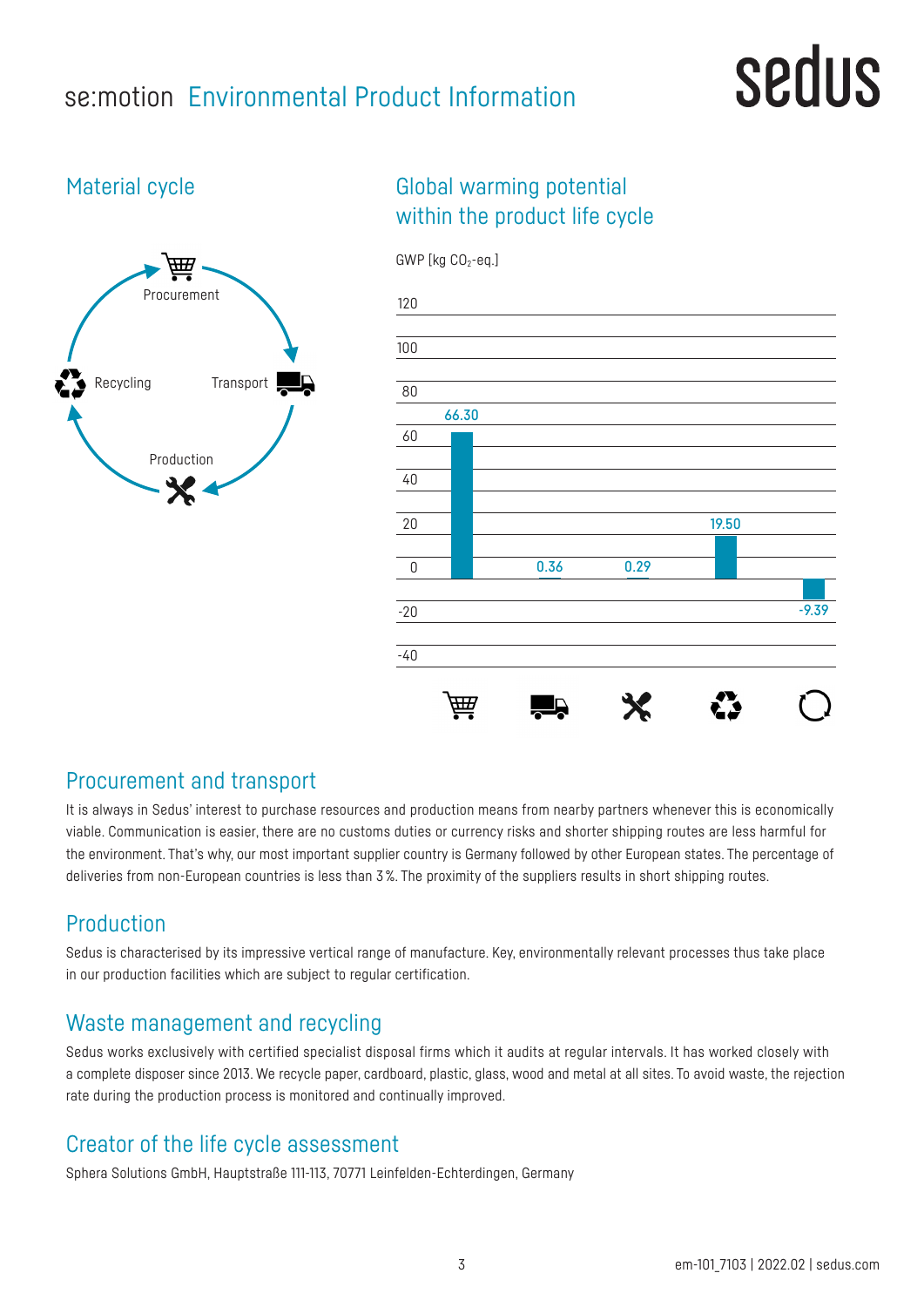## se:motion Environmental Product Information

# sedus

| Life cycle                                                                                                                    |                       | 演賞※          |                | Ŵ              |               |
|-------------------------------------------------------------------------------------------------------------------------------|-----------------------|--------------|----------------|----------------|---------------|
| <b>ENVIRONMENTAL IMPACTS</b>                                                                                                  | <b>Unit</b>           | $A1 - A3$    | C <sub>3</sub> | C <sub>4</sub> | D             |
| <b>GWP</b> Global warming potential                                                                                           | [kg $CO2$ -eq.]       | $6.69E + 01$ | $1.95E + 01$   | 3.03E-02       | $-9.39E + 00$ |
| <b>ODP</b> Ozone depletion potential                                                                                          | [ $kg$ CFC-11-eq.]    | 1.43E-09     | 3.53E-15       | 1.67E-16       | $-1.25E-13$   |
| <b>AP</b> Acidification potential                                                                                             | [kg $SO_2$ -eq.]      | 1.09E-01     | 1.58E-02       | 1.93E-04       | $-1.13E-02$   |
| <b>EP</b> Eutrophication potential                                                                                            | [kg $PO_4^{3-}$ -eq.] | 1.25E-02     | 4.11E-03       | 2.17E-05       | $-1.45E-03$   |
| <b>POCP</b> Photochemical ozone creation potential                                                                            | [kg ethene-eq.]       | 1.80E-02     | 9.53E-04       | 1.46E-05       | $-1.17E - 03$ |
| <b>ADPE</b> Abiotic depletion potential for non fossil resources                                                              | [kg Sb-eq.]           | 1.03E-05     | 5.34E-08       | 3.06E-09       | $-1.57E-06$   |
| <b>ADPF</b> Abiotic depletion potential for fossil resources                                                                  | [MJ]                  | $1.19E + 03$ | $6.70E + 00$   | 4.29E-01       | $-1.29E + 02$ |
| <b>RESOURCE USE</b>                                                                                                           | <b>Unit</b>           | $A1 - A3$    | C <sub>3</sub> | C <sub>4</sub> | D             |
| <b>PERE</b> Use of renewable primary energy<br>excluding renewable primary energy resources<br>used as raw materials          | [MJ]                  | $1.22E + 02$ | $1.15E + 00$   | 5.80E-02       | $-3.37E + 01$ |
| <b>PERM</b> Use of renewable primary energy<br>resources used as raw materials                                                | [MJ]                  | 3.60E-01     | $-3.60E-01$    | $0.00E + 00$   | $0.00E + 00$  |
| <b>PERT</b> Total use of renewable primary energy resources                                                                   | [MJ]                  | $1.23E + 02$ | 7.93E-01       | 5.80E-02       | $-3.37E + 01$ |
| <b>PENRE</b> Use of non renewable primary energy<br>excluding non renewable primary energy resources<br>used as raw materials | [MJ]                  | $9.83E + 02$ | $2.73E + 02$   | 4.43E-01       | $-1.59E + 02$ |
| <b>PENRM</b> Use of non renewable primary energy<br>resources used as raw materials                                           | [MJ]                  | $2.65E + 02$ | $-2.65E + 02$  | $0.00E + 00$   | $0.00E + 00$  |
| <b>PENRT</b> Total use of non renewable<br>primary energy resources                                                           | [MJ]                  | $1.25E + 03$ | $7.24E + 00$   | 4.43E-01       | $-1.59E + 02$ |
| <b>SM</b> Use of secondary material                                                                                           | [kg]                  | 9.29E-01     | $0.00E + 00$   | $0.00E + 00$   | $0.00E + 00$  |

| <b>OUTPUT FLOWS AND WASTE CATEGORIES</b> | <b>Unit</b> | $A1 - A3$    | C <sub>3</sub> | C <sub>4</sub> | D            |
|------------------------------------------|-------------|--------------|----------------|----------------|--------------|
| <b>HWD</b> Hazardous waste disposed      | [kg]        | 7.50E-07     | 3.83E-09       | 6.75E-09       | $-6.48E-08$  |
| <b>NHWD</b> Non hazardous waste disposed | [kg]        | 9.73E-01     | 9.39E-02       | $2.23E + 00$   | $-7.84E-02$  |
| <b>RWD</b> Radioactive waste disposed    | [kg]        | 2.15E-02     | 2.10E-04       | 5.04E-06       | $-1.16E-02$  |
| <b>CRU</b> Components for re-use         | [kg]        | $0.00E + 00$ | $0.00E + 00$   | $0.00E + 00$   | $0.00E + 00$ |
| <b>MFR</b> Materials for recycling       | [kg]        | $0.00E + 00$ | 2.36E-01       | $0.00E + 00$   | $0.00E + 00$ |
| <b>MER</b> Materials for energy recovery | [kg]        | $0.00E + 00$ | $0.00E + 00$   | $0.00E + 00$   | $0.00E + 00$ |
| <b>EEE</b> Exported electrical energy    | [MJ]        | $0.00E + 00$ | $3.90E + 01$   | $0.00E + 00$   | $0.00E + 00$ |
| <b>EET</b> Exported thermal energy       | [MJ]        | $0.00E + 00$ | $6.96E + 01$   | $0.00E + 00$   | $0.00E + 00$ |

**RSF** Use of renewable secondary fuels [MJ] 0.00E+00 0.00E+00 0.00E+00 0.00E+00 0.00E+00 **NRSF** Use of non renewable secondary fuels [MJ] 0.00E+00 0.00E+00 0.00E+00 0.00E+00 0.00E+00

**FW** Use of net fresh water  $[m^3]$ 

] 1.89E-01 4.62E-02 1.12E-04 -3.98E-02